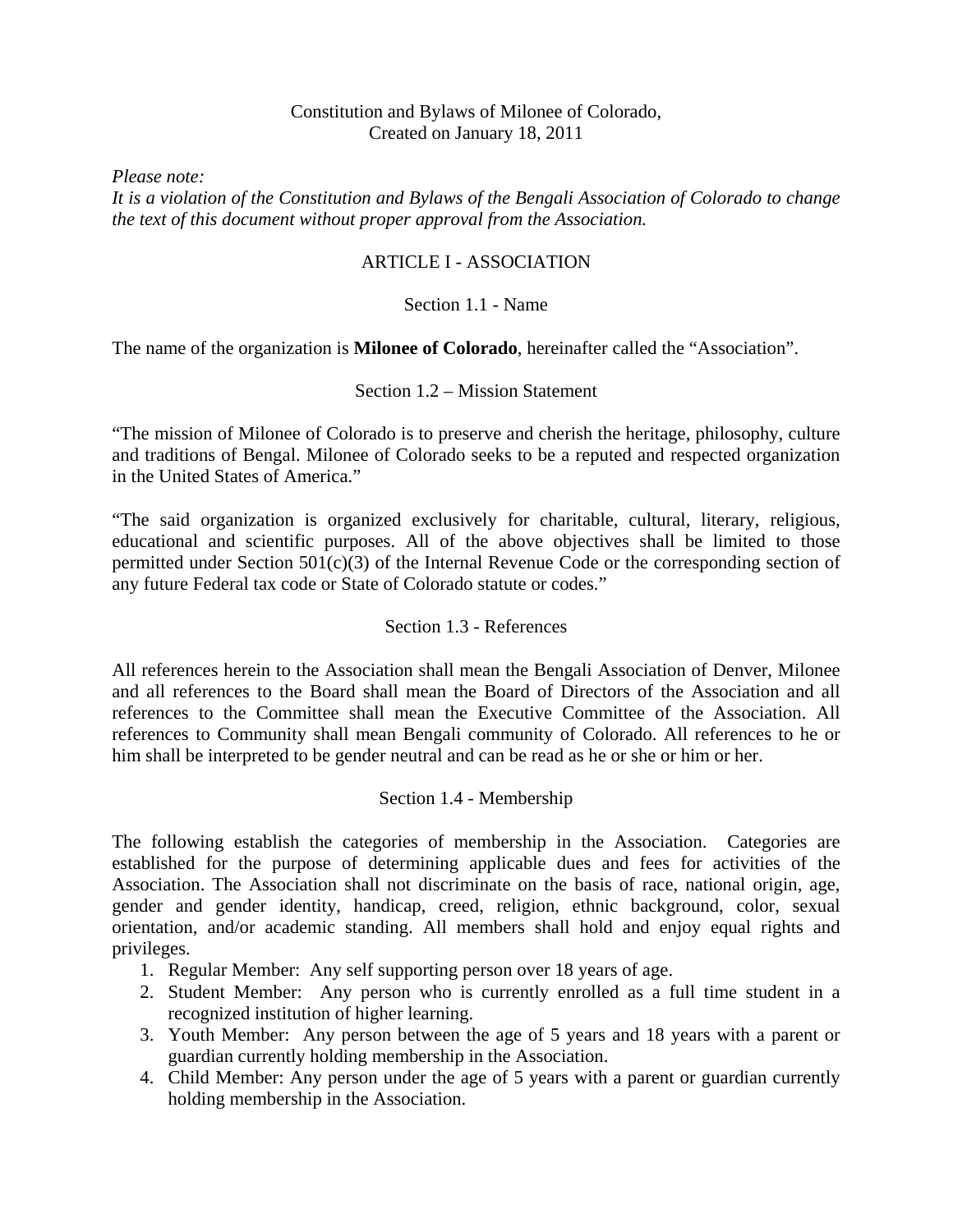# ARTICLE II – ORGANIZATION

The organization shall be composed of Board of Directors, Executive Committee members and regular members.

# Section 2.1 – Board of Directors

The Board shall constitute of at least four members, the current President, the current treasurer, an honorary member of the Association, and one Executive Committee member. The Board of Directors shall hold office for two years. Every year two Board members shall retire and vacancy shall be filled.

Two meetings of the Board shall be held in each calendar year at such time and place as the Board shall determine to transact the Association business. Special meetings of the Board may be called at any time by the majority of the Board by giving notice to each member of the Board at least ten (10) days before date of meeting. At all meetings of the Board, majority of the Board shall constitute a quorum for the transaction of business. The members present at any meeting of the Board shall be entitled to vote on any matter requiring the vote of the Board.

The Board shall meet with the Executive Committee at the beginning, middle and end of the year to get informed of the Association activities.

Any Board member may resign at any time by giving written notice to the President of the Executive Committee. Such resignation shall take effect on the date of such notice or any time specified therein. A vacancy on the Board may be filled by the President (or immediate past President in case the President resigns) of the Board through the nomination of a current Executive Committee member of the Association.

#### Section 2.1 – Executive Committee

The day-to-day activities of the Association shall be conducted by an Executive Committee consisting of the following:

- 1. President
- 2. Secretary
- 3. Treasurer
- 4. Marketing and Advertising Secretary

They will be supported by other Executive Committee members. The Executive Committee runs all required day-to-day operations including insurance, renting, cultural programs etc.

The members of the Executive Committee are elected by voice vote at the end of the previous year. Association members need to be present in person to voice their vote. No voting by proxy will be allowed. The term of office for the Executive Committee is for one year, from December through November of next year.

## ARTICLE III - DUTIES OF EXECUTIVE COMMITTEE MEMBERS

## Section 3.1 – Duties